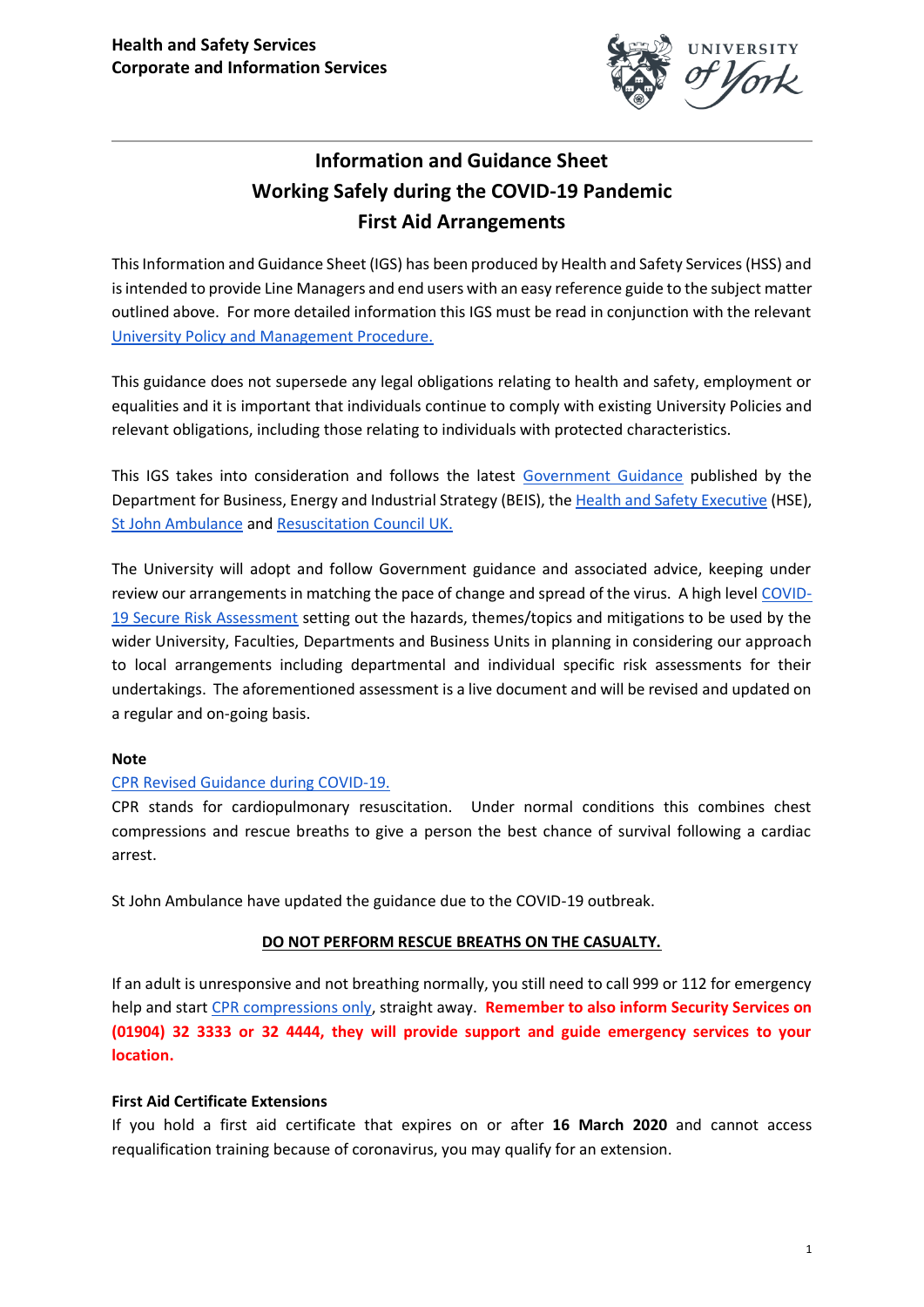The first aid training industry in England is confident that enough courses will now be available for all required requalification training to take place. HSE has therefore agreed a final deadline for requalification for these qualifications of **30 September 2020.**

## **Risk Assessment**

Heads of Department (HoD), Business Units and Centres must make sure that a risk assessment for their undertakings and activities are sufficiently detailed to consider and address the risks of COVID-19. The HoD has within their management structure and responsibilities for the technical and specific local knowledge, understanding, resource management capabilities including administration arrangements, oversight and ownership of their undertakings.

The University's COVID[-19 Secure Risk Assessment](https://docs.google.com/document/d/1AYMLLw8jhC6LVfoYEaDuKjEkkPSeK6u25E2iapw5vu4/edit?usp=sharing) template can be adopted and modified to address and manage these undertakings. The risk assessment process is not about creating huge amounts of paperwork, but rather about identifying sensible measures to control the risks in your departmental workplaces. Remember to engage those directly exposed to the risks and involved in the process, consult with Trade Union colleagues, Technical staff and your Departmental Safety Advisor (DSA).

## **Being COVID-19 Secure**

- 1. In all areas and every workplace, increasing the frequency of handwashing and surface cleaning.
- 2. Departments should continue to make every reasonable effort to enable staff remote working. Where working from home is not possible, the HoD should make every reasonable effort to comply with the social distancing guidelines set out by the government (keeping people 2m apart wherever possible).
- 3. Where the social distancing guidelines cannot be followed in full, in relation to a particular activity, the HoD MUST consider whether that activity needs to continue for the department to operate, and if so, take all the mitigating actions possible to reduce the risk of transmission between staff, students and others. The findings and control measures are to be documented within the risk assessment.
- 4. Further mitigating actions may include:
	- Increasing the frequency of hand washing and surface cleaning.
	- Keeping the activity time involved as short as possible.
	- Using screens or barriers to separate staff, students and customers etc, from each other.
	- Using back-to-back or side-to-side working (rather than face-to-face) whenever possible.
	- Reducing the number of people each person has contact with by using 'fixed teams or partnering' (so each person works with only a few others).
	- Plan for the minimum number of people needed on site to operate safely and effectively.
- 5. Finally, if people must work face-to-face for a sustained period with more than a small group of fixed partners, then you will need to assess whether the activity can safely go ahead. No one is obliged to work in an unsafe work environment.

In your assessment you should have particular regard to whether the people doing the work are [Clinically Especially Vulnerable](https://www.gov.uk/government/publications/guidance-on-shielding-and-protecting-extremely-vulnerable-persons-from-covid-19/guidance-on-shielding-and-protecting-extremely-vulnerable-persons-from-covid-19) to COVID-19.

## **Social Distancing in the Workplace**

Every effort should be made to maintain [Social Distancing](https://www.gov.uk/government/publications/staying-alert-and-safe-social-distancing?utm_source=ab1ab3af-b3c1-482a-a6fa-42d90bd91469&utm_medium=email&utm_campaign=govuk-notifications&utm_content=daily) arrangements however, first aiders should provide non-emergency advice whilst maintaining a distance of 2 meters (2m) where possible. In situations where being closer than 2m would be beneficial, such as administering key first aid, additional protection should be put in place.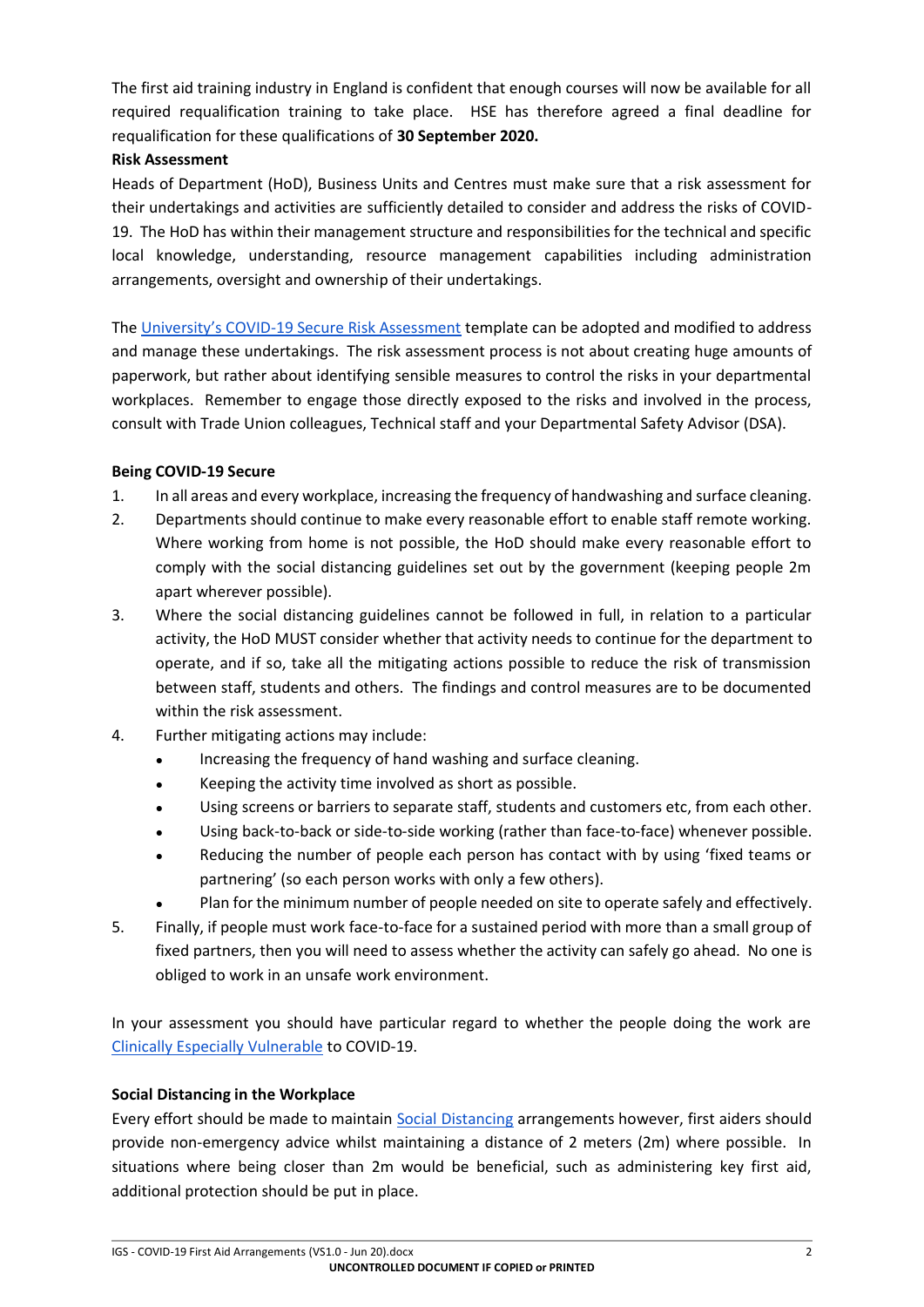Where the social distancing guidelines cannot be followed by the first aider, they should take all the mitigating actions possible to reduce the risk of transmission between individuals by:

- 1. Wearing Personal Protective Equipment (PPE).
- 2. Keeping the intervention activity time involved as short as possible.
- 3. Reducing the number of people each person has contact with where possible.
- 4. Increasing the frequency of hand washing and cleaning.

## **First Aid and Emergency Situations**

All first aiders should be willing and capable of responding to a request to provide first aid support and intervention. Departments are encouraged to provide a 'grab-bag' at locations like First Aid Rooms etc. Appropriate PPE will be supplied to first aiders by departments and as a minimum will include:

- 1. A suitable face mask.
- 2. Gloves.
- 3. Apron.
- 4. Eye protection.
- 5. Suitable bag for disposal of items once used.
- 6. Individual hand sanitizer
- 7. Towels.

Upon completion of first aid treatment any PPE should be removed and placed into a suitable bag, tied and secured for disposal in accordance with local arrangements.

### **Face Coverings**

There are some circumstances when wearing a face covering may be marginally beneficial as a precautionary measure. The evidence suggests that wearing a face covering does not protect you, but it may protect others if you are infected but have not developed symptoms. More information and guidance is available [here.](https://www.gov.uk/)

Wearing a face covering is optional and is not a requirement by the University.

Face coverings are an individual responsibility and if an individual chooses to wear one, it is important to use face coverings properly and wash your hands before putting them on and taking them off. Individuals should be prepared to remove face covering if asked to do so by police officers and University staff for the purposes of identification.

#### **Administering First Aid Treatment During COVID-19**

St Johns Ambulance have produced supportive guidance for First Aiders during the COVID-19 pandemic available [here.](https://www.sja.org.uk/get-advice/first-aid-advice/covid-19-advice-for-first-aiders/)

## **1. Be aware of the risks to yourself and others**

When approaching a casualty there is always a risk of cross contamination – especially when you may have to get close to the casualty to assess what is wrong or to check their breathing. It is always important to be aware of the risks of how this cross contamination has occurred. According to NHS 111 we do not know exactly how coronavirus spreads from person to person but similar viruses are spread in cough droplets.

#### **2. Keep yourself safe**